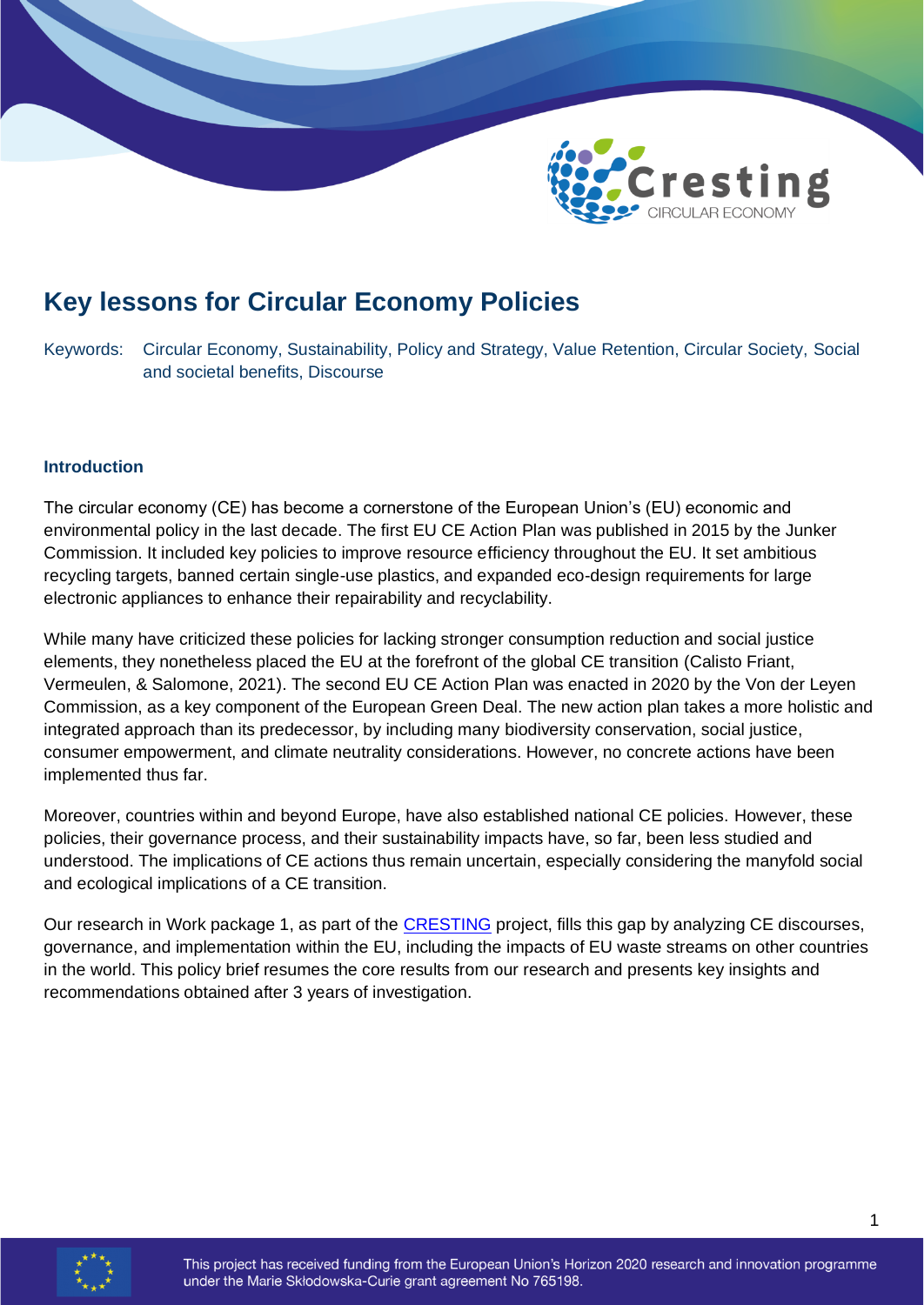



\_\_\_\_\_\_\_\_\_\_\_\_\_\_\_\_\_\_\_\_\_\_\_\_\_\_\_\_\_\_\_\_\_\_\_\_\_\_\_\_\_\_\_\_\_\_\_\_\_\_\_\_\_\_\_\_\_\_\_\_\_\_\_\_\_\_\_\_\_\_\_\_\_\_\_\_\_\_\_\_\_\_\_\_\_\_\_

Supervised by dr. Walter J.V. Vermeulen, w.j.v.vermeulen@uu.nl

CE has so far been a contested concept with a history going back some decades. Our research has mapped the discourse as a reframing of many related terms that existed previously. This can be seen in an interactive [Circularity TIMELINE](https://cresting.hull.ac.uk/impact/circularity-timeline/) on the CRESTING website. The CE can thus best be understood as an umbrella concept, regrouping different discourses and ideas which seek to create sustainable resource and energy loops. In fact, our research has found that the CE relates to 72 other sustainability concepts from the global North and South alike, such as buen vivir, industrial ecology, degrowth, doughnut economics and transition towns.

However, despite this conceptual diversity, our research has also found that most CE discourses focus on the business and technological aspects of circularity and thereby disregard many key social, political, and ecological implications, such as who controls CE patents, technologies and industries? how to fairly distribute the costs and benefits of a CE transition? and who creates and decides on key CE policies and regulations? While these questions are not yet at the forefront of the societal debate on CE, some social movements, NGOs, and governments are proposing a more socially inclusive, fair, and democratic transition to a circular future. To better understand and communicate the difference between various circularity visions, we propose the

distinction between "circular economy" and "circular society" discourses (see Figure 1). The former focus on business and technical aspects of circularity (sustainable material and energy flows) while the later include the many social and political implications of a circular future, such as the need to redistribute wealth, technology and political power (Calisto Friant, Vermeulen, & Salomone, 2020).

Our research has also found a high level of discrepancy between what governments are saying about the CE and what they are actually implementing. For instance, while the EU has a rather holistic discourse, which includes some key social implications of CE, its policies, have so far focused only on the technical and business aspects of circularity (Calisto Friant et al., 2021). To ensure a fair and sustainable and democratic transition to a circular future, it is key to have a more plural discussion on the topic, which includes a deeper discussion on the social and political implications of CE. Otherwise, the CE transition might simply replicate current patters of global inequality, neocolonialism and exploitation; thereby becoming a "luxury" that benefits only a handful of people in a handful of countries. It is therefore key to not only think about CE policies that circulate material and energy resources in a sustainable manner but also "circular society" policies that circulate wealth, power, technology, and knowledge in fundamentally democratic and redistributive manners (see Figure 1).



 $\overline{2}$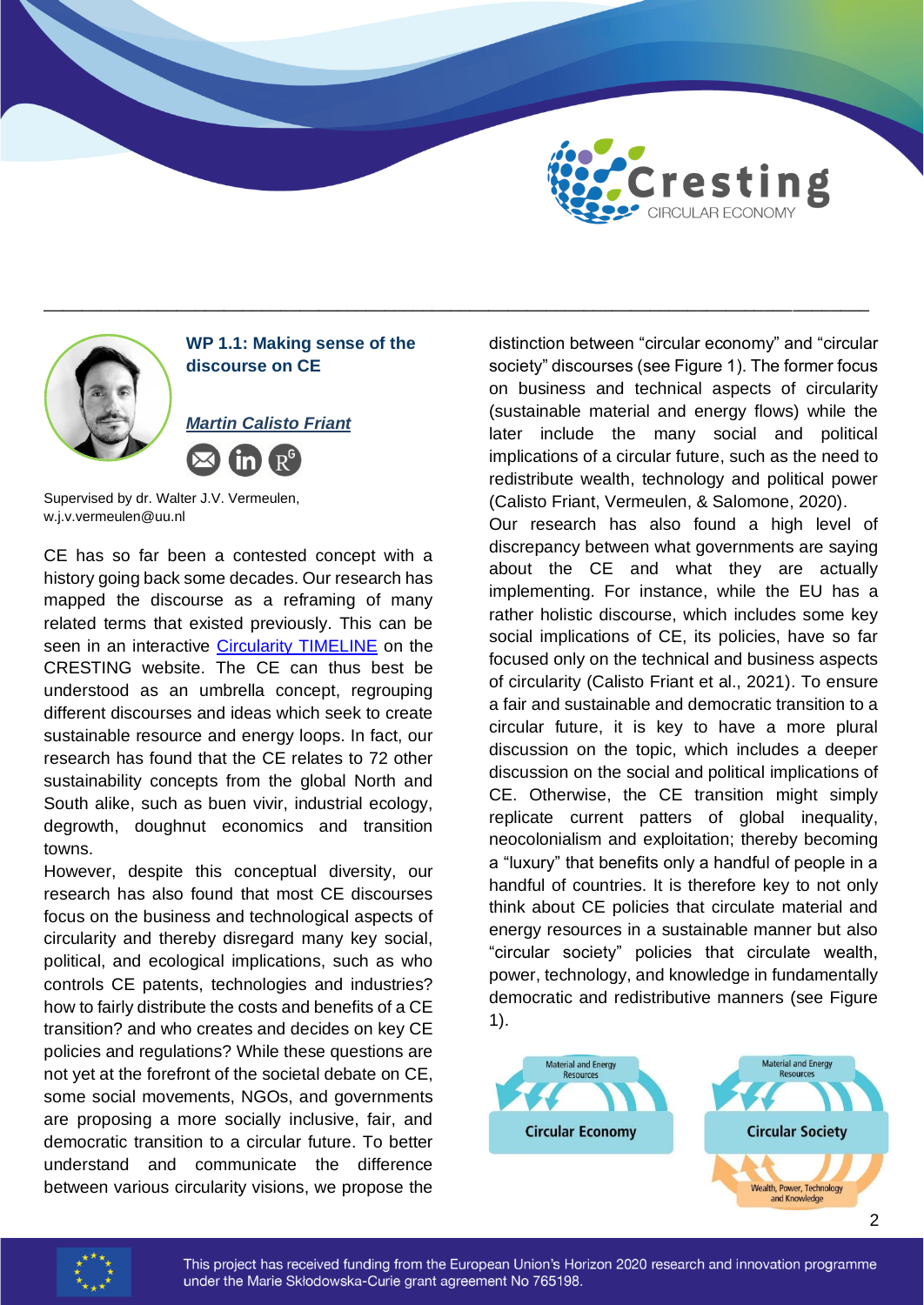

Figure 1: Difference between Circular Economy and Circular Society Discourses

See also our [video](https://youtu.be/FaipZCzSvj0) about the diverse conceptions of CE.



## **WP 1.2: Upgrading the toolbox: extended producer responsibility and cascading**

*Kieran Campbell-Johnston*

Supervised by dr. Walter J.V. Vermeulen, w.j.v.vermeulen@uu.nl

Extended producer responsibility is a key policy approach to promote a more CE within EU and beyond. This policy instrument gives the producers greater financial or organizational responsibility for their products, usually through requiring them to collect and safely dispose of the products after disposal by the user. This policy approach is aimed to be strengthened in the European Green New Deal.

However, in examining how EU member states have currently organised and implemented these systems we identified several issues and propose various solutions to solve these.

Moreover, our research raises the broader point of how can this instrument better contribute to the development of the CE? First, there is limited data and transparency of the final destinations of collected waste (which is a potential resource). Waste is something demarked as unwanted and undesired, yet the lack of traceability of where waste goes is a large problem (see also below). Greater transparency of what is collected, how it is treated and where it goes is needed in the current extended producer responsibility policy. The current EPR systems do not manage this successfully, especially when recycling takes place in other countries then where is has been collected. Second, are the current targets built into the policy, which requires producers

to collect and recycle a certain percentage of the products they put on the market. A key issue that has emerged is the type of recycling that takes place, which emphasises quantity over the quality or types of specific materials that are recovered. For example, many scarce materials used for making green energy, cobalt, indium etc. are currently lost in the recycling process. Greater knowledge and priority for these scarce materials should be reflected in the extended producer responsibility targets. This links to a third observation: the practice of decision making about how to choose for the highest value retention options to be implemented, assuring the cascading principle, is not organised. Such decisions in practice are dominated by costefficiency conisations of market actors.

See also our [video](https://youtu.be/brMxcEbu43c) about missed opportunities for high value retention and our [video](https://youtu.be/SLuBuX2QYEc) on the future EPR.

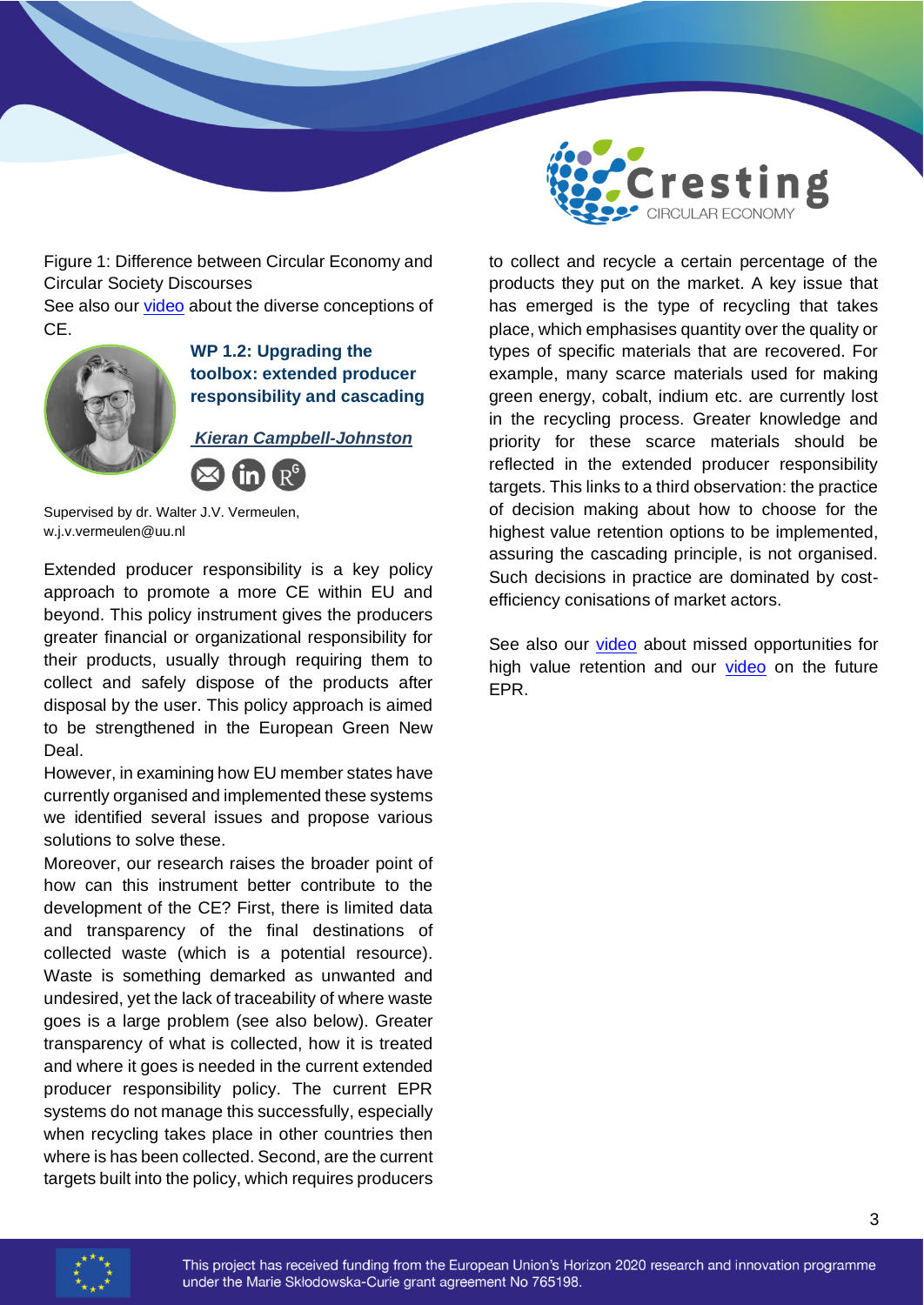

**WP 1.3: Circular economy in a globalized world: on leakages and fair collaboration**

#### *Kaustubh Thapa*

Supervised by dr. Walter J.V. Vermeulen, w.j.v.vermeulen@uu.nl

Despite the increasing discourse on closing the material cycles in the CE, the transboundary movement of European waste to different parts of the world creates a "leakage" in this CE. These legal, illicit, and illegal flows of these waste to lowincome countries (like plastics, e-waste, textile, etc.) are hard to track or quantify. These flows and their final fate have directly impacted people and the environment, sometimes undermining the social and ecological values central to the European CE. Plastic, paper and textile wastes are traded as commodities. Other waste streams with clear export bans, like e-waste, still find loopholes to cross legal and physical boundaries. According to the European Commission, the average European waste generation (12.43 kg/per person per day) is 16.8 to 2.74 times higher than the global average estimated by the World Bank (0.74kg to 4.54kg/per person per day).

Clear estimates for the volume of transboundary waste flows outside the EU hardly exist at a European level. The fate of outgoing waste remains unclear. But it is clear that a part of the waste collected for recycling under Extended Producer Responsibility scheme finds its way to Asian and African countries. Following the waste streams, a more ethical and fairness driven consideration seems to be lacking in the circular economy practices. Waste reduction and value retention of waste as geographically close as possible while ensuring ecological and social sustainability is essential moving forward. To do this, the EU should



'close the loop' within Europe for greater resource sufficiency. And the exported waste should be limited to destinations where the highest value retention without socio-ecological harm is guaranteed, while the financial implications are included in the fee structures of Extended Producer Responsibility schemes.

Existing CE tools like the extended producer responsibility mentioned above can benefit from more data, transparency, and international collaboration. The new Circular Economy Action Plan has the potential to address some of the issues discussed above. Some ideas like waste reduction, value retention from waste, and international dimension are discussed. How these are operationalized are yet to be seen. A transformative change from the Circular Economy Action Plan is only possible if values like sustainability, fairness, equity, and collaboration are operationalized globally.

See also our *video* about the global cycle of e-waste.